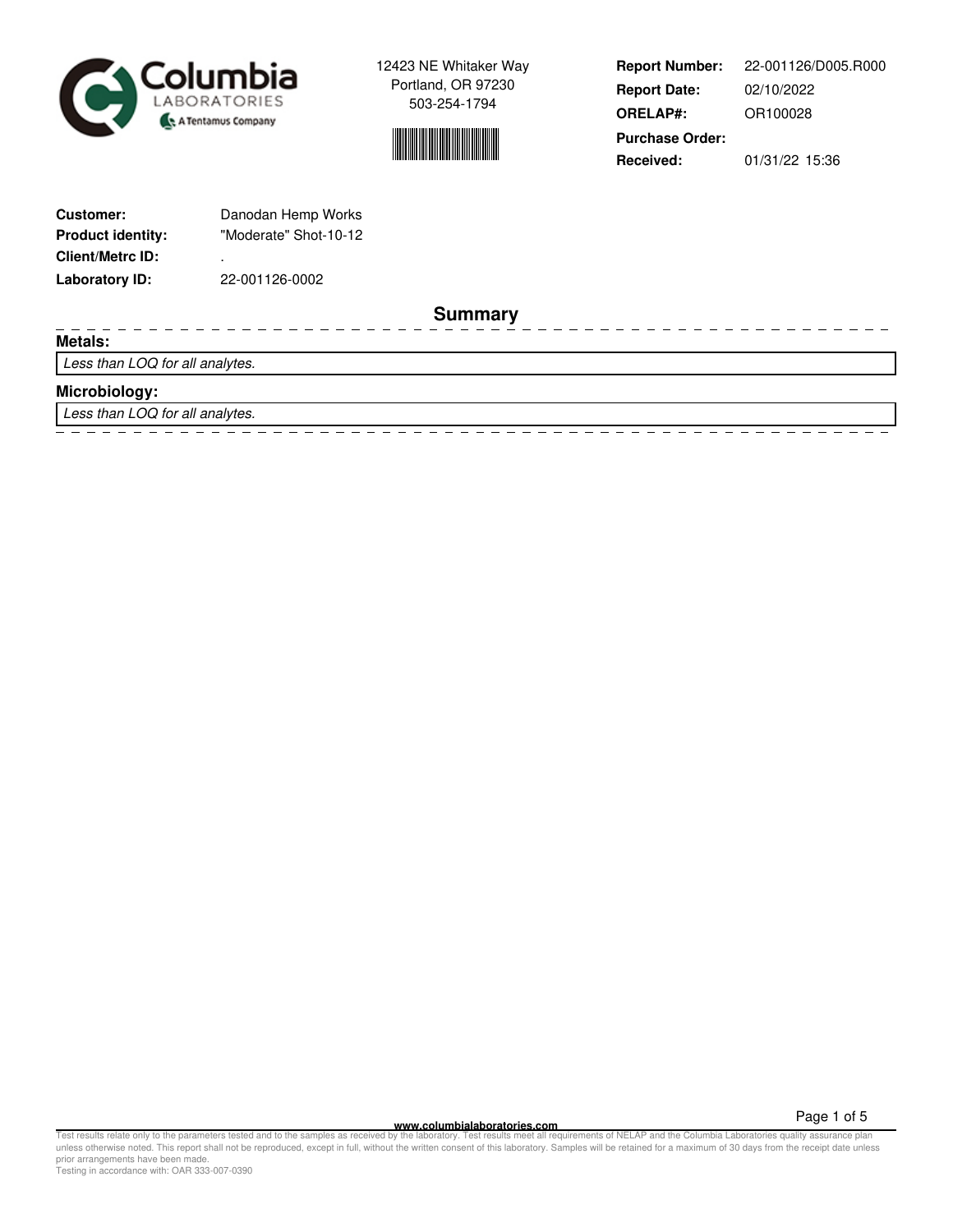



**Report Number: Report Date: ORELAP#:** 02/10/2022 OR100028 **Received:** 01/31/22 15:36 **Purchase Order:** 22-001126/D005.R000

| Customer:                   | Danodan Hemp Works<br>6019 NF MLK Jr Blvd<br>Portland Oregon 97211<br>United States of America (USA) |
|-----------------------------|------------------------------------------------------------------------------------------------------|
| <b>Product identity:</b>    | "Moderate" Shot-10-12                                                                                |
| <b>Client/Metrc ID:</b>     | ٠                                                                                                    |
| <b>Sample Date:</b>         |                                                                                                      |
| Laboratory ID:              | 22-001126-0002                                                                                       |
| <b>Evidence of Cooling:</b> | No                                                                                                   |
| Temp:                       | 19.8 °C                                                                                              |
| Relinquished by:            | Client                                                                                               |

## **Sample Results**

| Microbiology            |         |        |              |            |              |          |                               |                     |              |
|-------------------------|---------|--------|--------------|------------|--------------|----------|-------------------------------|---------------------|--------------|
| Analyte                 | Result  | Limits | <b>Units</b> | <b>LOQ</b> | <b>Batch</b> | Analyze  | Method                        | <b>Status</b>       | <b>Notes</b> |
| Aerobic Plate Count     | $<$ LOQ |        | ctu/g        | 10         | 2200847      | 02/03/22 | AOAC 990.12 (Petrifilm)       |                     | X            |
| E.coli                  | $<$ LOQ |        | ctu/g        | 10         | 2200845      | 02/03/22 | AOAC 991.14 (Petrifilm)       |                     | х            |
| <b>Total Coliforms</b>  | $<$ LOQ |        | ctu/g        | 10         | 2200845      | 02/03/22 | AOAC 991.14 (Petrifilm)       |                     | х            |
| Staphylococcus aureus   | $<$ LOQ |        | ctu/g        | 10         | 2200848      | 02/02/22 | AOAC 2003.07                  |                     | х            |
| Mold (RAPID Petrifilm)  | $<$ LOQ |        | ctu/g        | 10         | 2200846      | 02/04/22 | AOAC 2014.05 (RAPID)          |                     | х            |
| Yeast (RAPID Petrifilm) | $<$ LOQ |        | ctu/g        | 10         | 2200846      | 02/04/22 | AOAC 2014.05 (RAPID)          |                     | X            |
| Pseudomonas spp.        | $<$ LOQ |        | cfu/g        | 10         | 2200916      | 02/04/22 | ISO 13720:1995                |                     | х            |
| Allergens               |         |        |              |            |              |          |                               |                     |              |
| Analyte                 | Result  | Limits | <b>Units</b> | <b>LOQ</b> | <b>Batch</b> | Analyze  | <b>Status Notes</b><br>Method |                     |              |
| Gluten                  | $<$ LOQ |        | mg/kg        | 5.0        | 2201030      | 02/04/22 | AOAC 991.19 (mod.)            |                     | X            |
| <b>Metals</b>           |         |        |              |            |              |          |                               |                     |              |
| Analyte                 | Result  | Limits | <b>Units</b> | <b>LOQ</b> | <b>Batch</b> | Analyze  | Method                        | <b>Status Notes</b> |              |
| Arsenic                 | $<$ LOQ | 0.200  | mg/kg        | 0.0777     | 2201165      | 02/09/22 | AOAC 2013.06 (mod.)           | pass                | X            |
| Cadmium                 | $<$ LOQ | 0.200  | mg/kg        | 0.0777     | 2201165      | 02/09/22 | AOAC 2013.06 (mod.)           | pass                | X            |
| Lead                    | $<$ LOQ | 0.500  | mg/kg        | 0.0777     | 2201165      | 02/09/22 | AOAC 2013.06 (mod.)           | pass                | X            |
| Mercury                 | $<$ LOQ | 0.100  | mg/kg        | 0.0388     | 2201165      | 02/09/22 | AOAC 2013.06 (mod.)           | pass                | х            |

**WWW.columbialaboratories.com**<br>unless otherwise noted. This report shall not be reproduced, except in full, without the varitten consent of this laboratory. Test results meet all requirements of NELAP and the Columbia Labo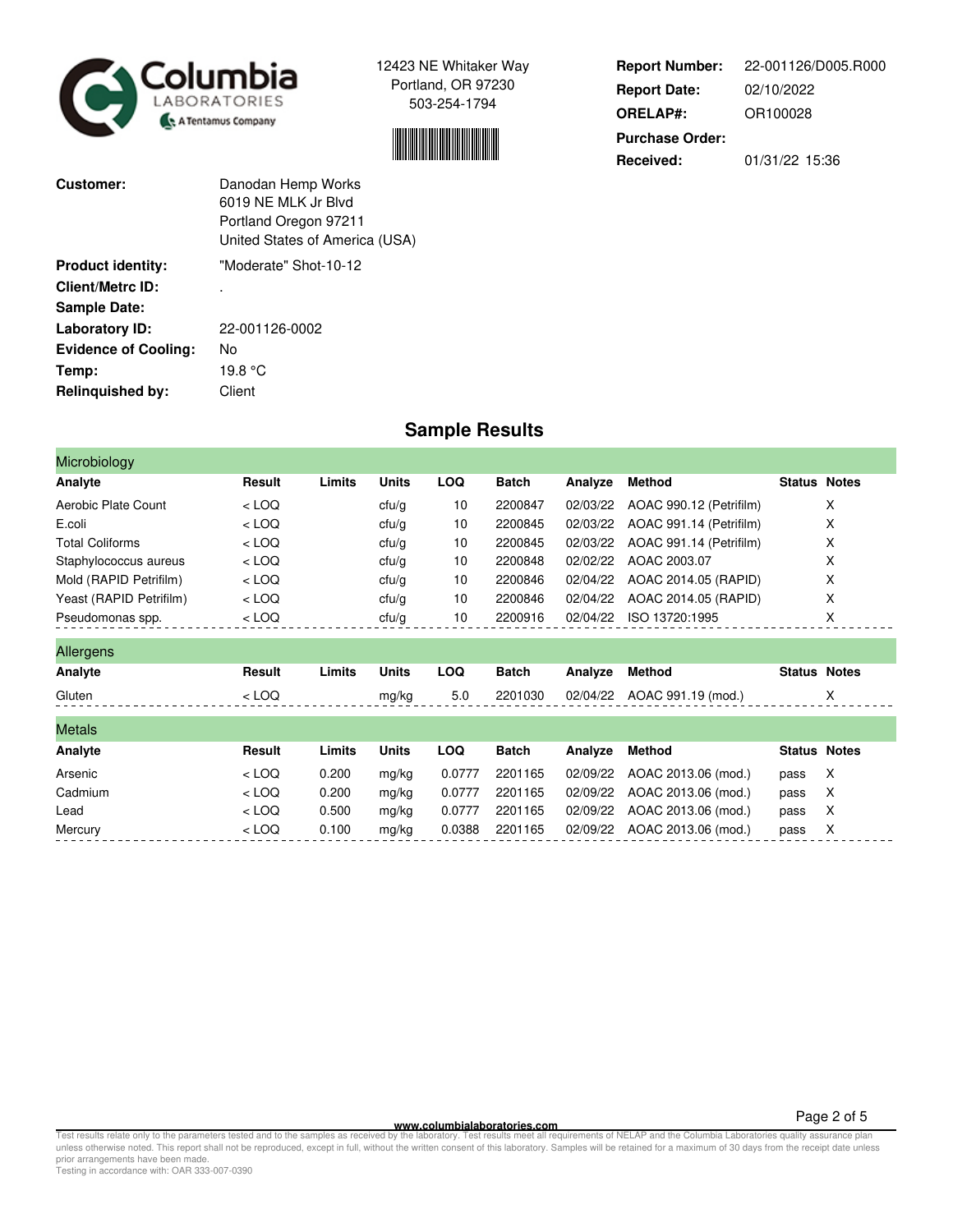



**Report Number: Report Date: ORELAP#:** 02/10/2022 OR100028 **Received:** 01/31/22 15:36 **Purchase Order:** 22-001126/D005.R000

These test results are representative of the individual sample selected and submitted by the client.

## **Abbreviations**

 **Limits:** Action Levels per OAR-333-007-0400, OAR-333-007-0210, OAR-333-007-0220, CCR title 16-division 42. BCC-section 5723

**Limit(s) of Quantitation (LOQ):** The minimum levels, concentrations, or quantities of a target variable (e.g., target analyte) that can be reported with a specified degree of confidence.

## **Units of Measure**

 $ctu/g =$  Colony forming units per gram mg/kg = Milligram per kilogram = parts per million (ppm) % wt =  $\mu$ g/g divided by 10,000

**Glossary of Qualifiers** X: Not ORELAP accredited.

Approved Signatory

Derrick Tanner General Manager

**www.columbialaboratories.com**

Page 3 of 5

Test results relate only to the parameters tested and to the samples as received by the laboratory. Test results meet all requirements of NELAP and the Columbia Laboratories quality assurance plan<br>unless otherwise noted. T prior arrangements have been made. Testing in accordance with: OAR 333-007-0390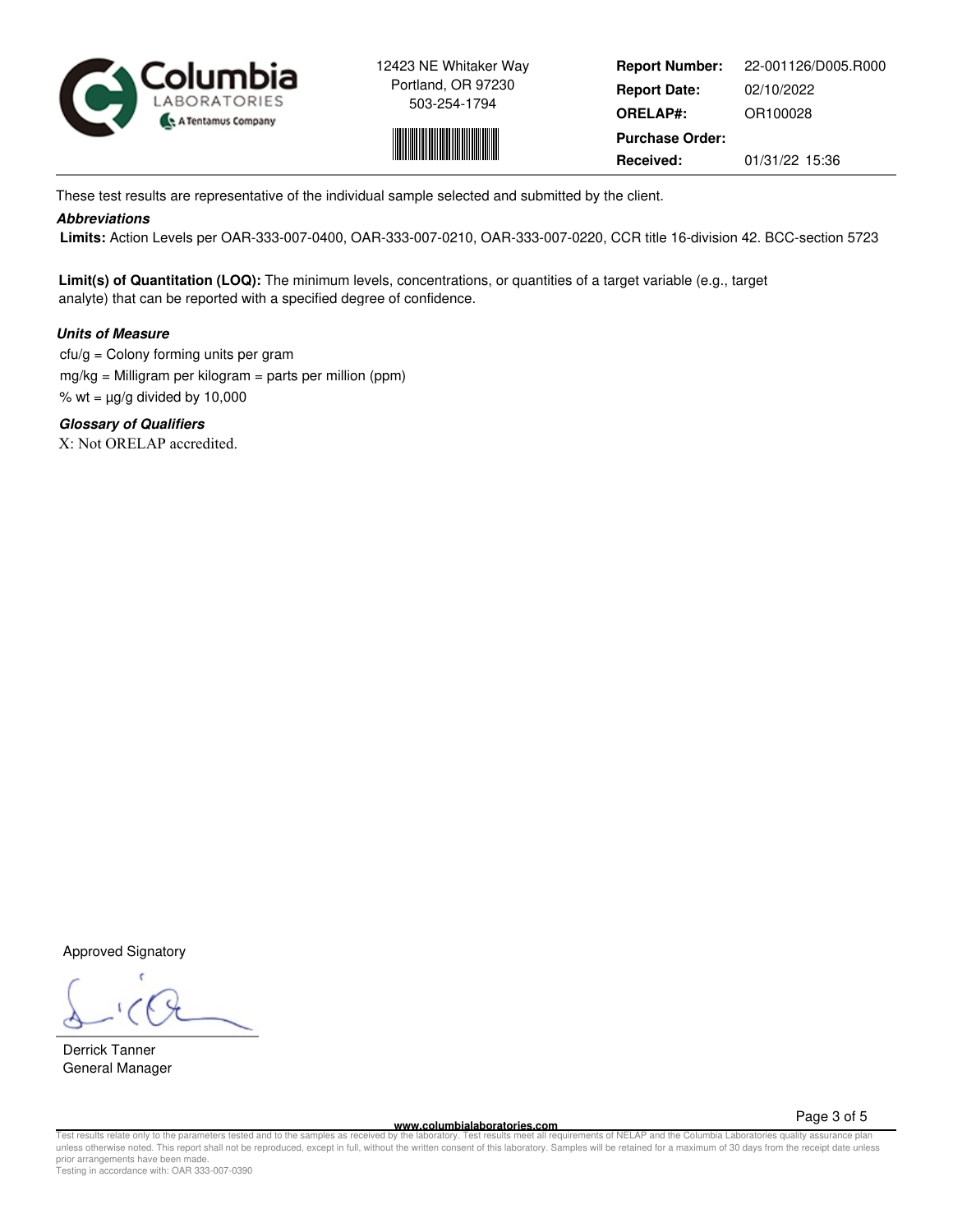



**Report Number: Report Date: ORELAP#:** 02/10/2022 OR100028 **Received:** 01/31/22 15:36 **Purchase Order:** 22-001126/D005.R000

Columbia ABORATORIES A Tentamus Company

**Hemp Products Chain of Custody Record** Revision: 0.00 Control#: CF002 Rev: 02/27/2020 Eff: 02/27/2020 ORELAP ID: OR100028

| Ph: (508) 3670896 □ Fx Results: ( )<br>Gluten<br>Date<br>1/27/22<br>$\boldsymbol{\mathcal{U}}$ | Heavy Metals                          | Count<br>Aerobic Plate |              |      |                            |                            |             |      |                                                                                                                                                                                                                                                                                                                |                                                                                                                                                                            |                           |                                                                                                                                               |  |
|------------------------------------------------------------------------------------------------|---------------------------------------|------------------------|--------------|------|----------------------------|----------------------------|-------------|------|----------------------------------------------------------------------------------------------------------------------------------------------------------------------------------------------------------------------------------------------------------------------------------------------------------------|----------------------------------------------------------------------------------------------------------------------------------------------------------------------------|---------------------------|-----------------------------------------------------------------------------------------------------------------------------------------------|--|
|                                                                                                |                                       |                        |              |      |                            |                            | Pseudomonas |      |                                                                                                                                                                                                                                                                                                                | Custom Reporting: Custom Reporting:<br>Report to State - $\Box$ METRC or $\Box$ Other:<br>Turn-around time: □ Standard □ Rush * □ Priority Rush *<br>*Ask for availability |                           |                                                                                                                                               |  |
|                                                                                                |                                       |                        | E Coli       | Mold | Yeast                      | Staph                      |             |      | Sample<br>Type +                                                                                                                                                                                                                                                                                               | Report units<br>(potency)                                                                                                                                                  | Serving size<br>(edibles) | Comments/Metrc ID                                                                                                                             |  |
|                                                                                                |                                       | $\boldsymbol{\nu}$     | $\checkmark$ | ✓    | $\checkmark$               | $\checkmark$               | v           |      | $\overline{\phantom{a}}$                                                                                                                                                                                                                                                                                       |                                                                                                                                                                            |                           |                                                                                                                                               |  |
| 1/27/22<br>$\boldsymbol{\nu}$                                                                  | $\boldsymbol{\mathcal{U}}$            | J                      | J            | v    | $\boldsymbol{\nu}$         | J                          | ✓           |      | $\blacktriangleleft$                                                                                                                                                                                                                                                                                           | $\blacktriangledown$                                                                                                                                                       |                           |                                                                                                                                               |  |
| 1/27/22<br>J                                                                                   | $\checkmark$                          | J                      | J            | J    | ✓                          | J                          | J           |      | $\blacktriangledown$                                                                                                                                                                                                                                                                                           |                                                                                                                                                                            |                           |                                                                                                                                               |  |
| 1/27/22<br>J                                                                                   | J                                     | J                      | J            | ✓    | ✓                          | $\boldsymbol{\mathcal{U}}$ | v           |      | ×<br>T                                                                                                                                                                                                                                                                                                         |                                                                                                                                                                            |                           |                                                                                                                                               |  |
| 1/27/22<br>J                                                                                   | J                                     | v                      | J            | v    | $\boldsymbol{\mathcal{U}}$ | ✓                          | J           |      | $\blacktriangledown$                                                                                                                                                                                                                                                                                           |                                                                                                                                                                            |                           |                                                                                                                                               |  |
| 1/27/22                                                                                        |                                       |                        |              |      |                            |                            |             |      |                                                                                                                                                                                                                                                                                                                |                                                                                                                                                                            |                           |                                                                                                                                               |  |
| 1/27/22                                                                                        |                                       |                        |              |      |                            |                            |             |      |                                                                                                                                                                                                                                                                                                                |                                                                                                                                                                            |                           |                                                                                                                                               |  |
|                                                                                                |                                       |                        |              |      |                            |                            |             |      |                                                                                                                                                                                                                                                                                                                |                                                                                                                                                                            |                           |                                                                                                                                               |  |
|                                                                                                |                                       |                        |              |      |                            |                            |             |      |                                                                                                                                                                                                                                                                                                                |                                                                                                                                                                            |                           |                                                                                                                                               |  |
|                                                                                                |                                       |                        |              |      |                            |                            |             |      |                                                                                                                                                                                                                                                                                                                |                                                                                                                                                                            |                           |                                                                                                                                               |  |
|                                                                                                |                                       |                        |              |      |                            |                            |             | Time |                                                                                                                                                                                                                                                                                                                |                                                                                                                                                                            |                           |                                                                                                                                               |  |
| 13223.3.450<br>$M_{\Lambda}$                                                                   |                                       |                        |              |      |                            |                            |             |      | □ Shipped Via: contract and contract of the contract of the contract of the contract of the contract of the contract of the contract of the contract of the contract of the contract of the contract of the contract of the c<br>Evidence of cooling: $\square$ yes $\nparallel$ TNo - Temp (°C): $\sqrt{9.8}$ |                                                                                                                                                                            |                           |                                                                                                                                               |  |
|                                                                                                | 1/27/22<br>1/27/22<br>1/27/22<br>Time |                        |              |      | Received by:               |                            |             | Date | 1322                                                                                                                                                                                                                                                                                                           | 15.36                                                                                                                                                                      |                           | Lab Use Only:<br>Prelog storage: _______<br>4. Concels from and as Texterly (I.) - Filther (F) - Timphers (T) - Dath Colte (C): Docconoca (B) |  |

t - Sample type codes: Topicals (L) ; Edibles (E) ; Tincture (T) ; Bath Salts (S); Beverages (B) Report unit options: %; mg/g; mg/serving

Samples submitted to CL with testing requirements constitute an agreement for services in accordance with the current terms of service associated with this COC. By signing "Relinquished by" you are agreeing to these terms.

12423 NE Whitaker Way<br>Portland, OR 97230

P: (503) 254-1794 | Fax: (503) 254-1452 info@columbialaboratories.com

 $\begin{tabular}{c} Page \hspace{0.2cm} of \\ \hline www.columbiaaboratories.com \\ \end{tabular}$ 

**WWW.columbialaboratories.com**<br>unless otherwise noted. This report shall not be reproduced, except in full, without the varitten consent of this laboratory. Test results meet all requirements of NELAP and the Columbia Labo